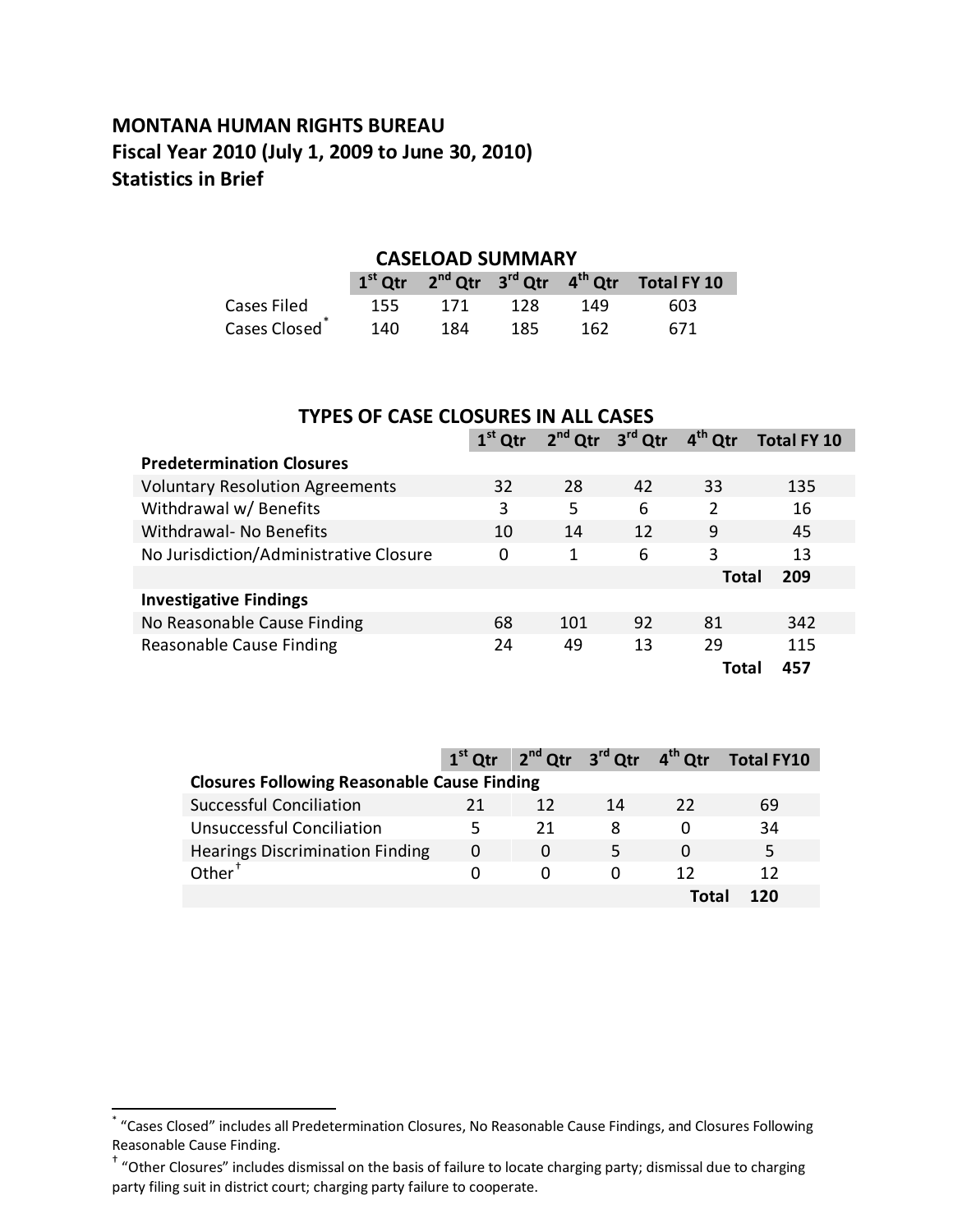|                                     | $1st$ Qtr | 2 <sup>nd</sup> Qtr 3 <sup>rd</sup> Qtr 4 <sup>th</sup> Qtr |    |    | <b>Total FY 10</b> |
|-------------------------------------|-----------|-------------------------------------------------------------|----|----|--------------------|
| <b>Private Employers</b>            | 113       | 117                                                         | 85 | 97 | 397                |
| <b>State &amp; Local Government</b> | 16        | 36                                                          | 37 | 36 | 125                |
| Elementary/Secondary Schools        |           |                                                             |    | 9  | 25                 |
| Colleges/Universities               |           | 5                                                           | 4  | 3  | 14                 |
| Housing                             | 19        | 10                                                          | Δ  |    |                    |

#### **TYPE OF RESPONDENT- All Cases Filed**

**AREA OF ALLEGED DISCRIMINATION- All Cases Filed**

|                              |     |     | $1st$ Qtr $2nd$ Qtr $3rd$ Qtr $4th$ Qtr |     | <b>Total FY 10</b> |
|------------------------------|-----|-----|-----------------------------------------|-----|--------------------|
| Employment                   | 111 | 146 | 110                                     | 111 | 478                |
| Housing                      | 19  | 10  | 5                                       | 8   | 42                 |
| <b>Government Services</b>   | 11  | 5   | 11                                      | 21  | 48                 |
| Insurance                    | 0   |     | 0                                       | 0   |                    |
| <b>Public Accommodations</b> | 13  | 4   |                                         | 6   | 25                 |
| Education                    |     | 4   |                                         | 3   |                    |

|                         | $1st$ Qtr      | 2 <sup>nd</sup><br>Qtr | 3 <sup>rd</sup> Qtr | 4 <sup>th</sup> Qtr | <b>Total FY 10</b> |
|-------------------------|----------------|------------------------|---------------------|---------------------|--------------------|
| Disability              | 68             | 68                     | 55                  | 72                  | 263                |
| Retaliation             | 40             | 44                     | 36                  | 39                  | 159                |
| Sex-Female              | 33             | 31                     | 22                  | 28                  | 114                |
| Age                     | 49             | 42                     | 31                  | 20                  | 94                 |
| Race- Native American   | 8              | 7                      | 6                   | 10                  | 31                 |
| Sex-Male                | 6              | 11                     | 4                   | 6                   | 27                 |
| Pregnancy               | 6              | 8                      | 6                   | $\overline{2}$      | 22                 |
| Race-Black              | 3              | 3                      | 3                   | 9                   | 18                 |
| <b>Marital Status</b>   | 8              | 7                      | 3                   | $\overline{2}$      | 20                 |
| Religion                | 8              | 3                      | 5                   | 4                   | 20                 |
| Race-White              | 1              | 13                     | 4                   | 1                   | 19                 |
| <b>Familial Status</b>  | 8              | 0                      | 4                   | $\overline{2}$      | 14                 |
| National Origin         | 1              | 4                      | 1                   | 7                   | 13                 |
| Creed                   | 0              | 4                      | 7                   | $\Omega$            | 11                 |
| Color                   | 2              | $\mathbf{1}$           | 1                   | 4                   | 8                  |
| <b>Political Belief</b> | 3              | $\overline{2}$         | 3                   | 0                   | 8                  |
| Race-Other              | $\overline{0}$ | 0                      | $\mathbf 0$         | $\overline{1}$      | $\mathbf{1}$       |

#### **BASIS OF ALLEGED DISCRIMINATION\*- All Cases**

\*Allegations total more than 100% of total cases filed because some cases allege more than one basis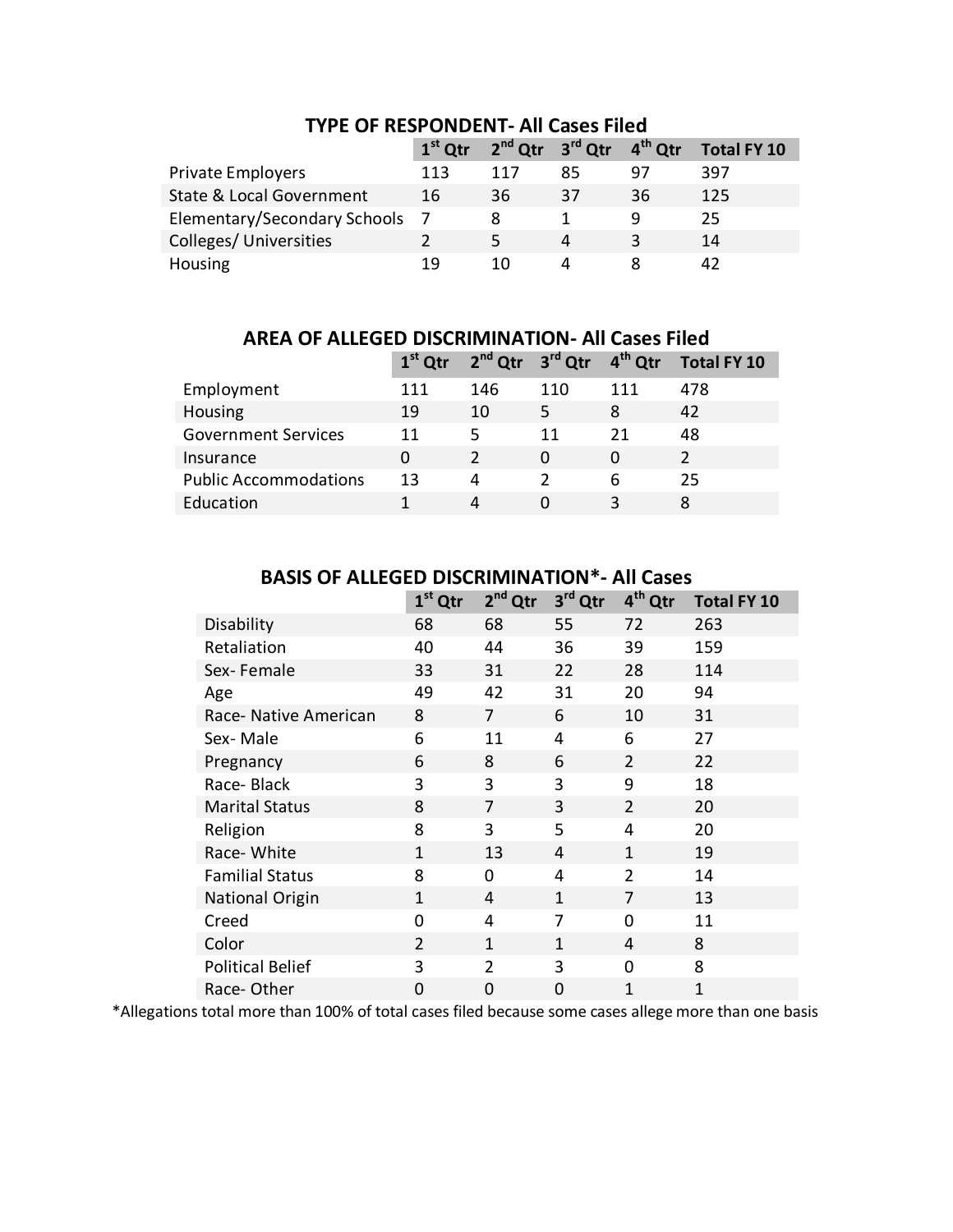|                                   | $1st$ Qtr | $2nd$ Qtr    | 3 <sup>rd</sup> Qtr | 4 <sup>th</sup> Qtr | <b>Total FY 10</b> |
|-----------------------------------|-----------|--------------|---------------------|---------------------|--------------------|
| Discharge/ Constructive Discharge | 60        | 76           | 59                  | 74                  | 269                |
| Discipline/Suspension             | 13        | 6            | 6                   | 7                   | 32                 |
| Demotion                          | 4         | 2            | 5                   | 7                   | 18                 |
| <b>Wages</b>                      | 1         | 5            | 7                   | 3                   | 16                 |
| Terms/Conditions                  | 38        | 48           | 29                  | 26                  | 141                |
| Sexual Harassment                 | 16        | 20           | 15                  | 11                  | 62                 |
| Hiring/Reinstatement              | 22        | 12           | 19                  | 16                  | 69                 |
| Reasonable Accommodation          | 37        | 30           | 31                  | 25                  | 123                |
| Promotion                         | 1         | 3            | $\Omega$            | 1                   | 5                  |
| <b>Maternity Leave</b>            | 1         | $\mathbf{1}$ | 1                   | $\Omega$            | 3                  |
| Harassment                        | 24        | 28           | q                   | 14                  | 75                 |
| Other                             | 15        | 11           | 17                  | 28                  | 121                |

**ISSUES OF ALLEGED DISCRIMINATION\*- All Cases**

\*Issues total more than 100% of total cases filed because some cases allege more than one issue.

| BASIS OF ALLEDGED DISCRIMINATION<br>– Employment Cases Filed |                |           |              |                     |                    |
|--------------------------------------------------------------|----------------|-----------|--------------|---------------------|--------------------|
|                                                              | $1st$ Qtr      | $2nd$ Qtr | 3rd Qtr      | 4 <sup>th</sup> Qtr | <b>Total FY 10</b> |
| Sex-Female                                                   | 33             | 31        | 21           | 23                  | 108                |
| Pregnancy                                                    | 6              | 8         | 6            | 2                   | 22                 |
| Sex-Male                                                     | 6              | 11        | 4            | 6                   | 27                 |
| Age                                                          | 22             | 19        | 29           | 18                  | 88                 |
| Disability                                                   | 40             | 50        | 46           | 51                  | 187                |
| <b>Marital Status</b>                                        | 8              | 7         | 3            | 2                   | 20                 |
| <b>Political Belief</b>                                      | 3              | 2         | 3            | 0                   | 8                  |
| Religion                                                     | 1              | 3         | 5            | 2                   | 11                 |
| <b>National Origin</b>                                       | 1              | 4         | 1            | 6                   | 12                 |
| Race- Native American                                        | $\mathcal{P}$  | 4         | 4            | 3                   | 13                 |
| Race-Black                                                   | 0              | 1         | 3            | 7                   | 11                 |
| Race-Other                                                   | 1              | 13        | $\mathbf{1}$ | 2                   | 17                 |
| Color                                                        | $\overline{2}$ | 1         | 1            | 4                   | 8                  |
| Creed                                                        | $\Omega$       | $\Omega$  | 3            | $\Omega$            | 3                  |
| Retaliation                                                  | 33             | 44        | 33           | 27                  | 140                |

## **BASIS OF ALLEDGED DISCRIMINATION\* – Employment Cases Filed**

\*Allegations total more than 100% of total cases filed because some cases allege more than one basis